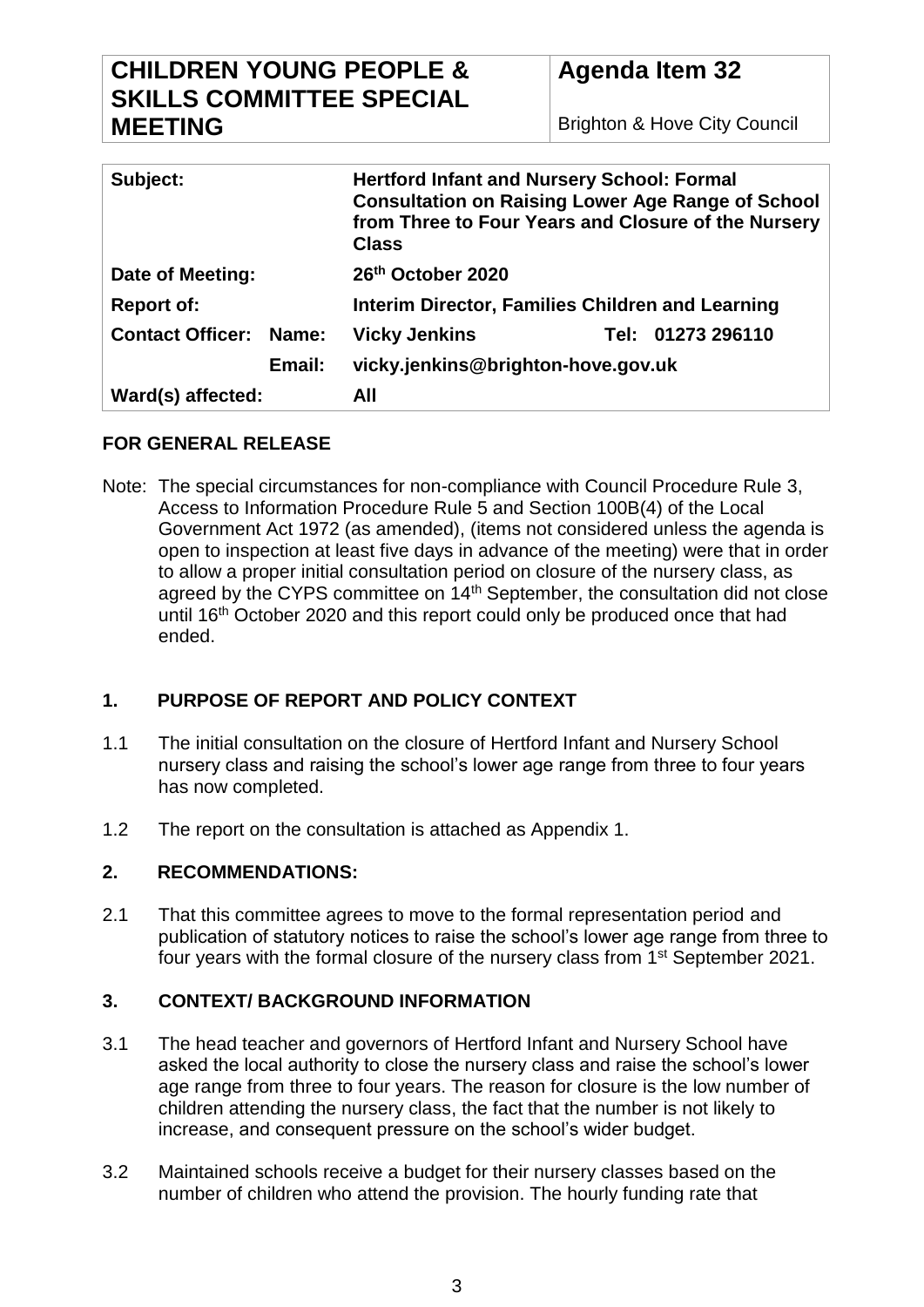Brighton & Hove receives from the government for EYFE for three and four year olds is the lowest of any unitary local authority in the south east, and this low rate of funding means that unless a nursery class is reasonably full throughout the year there will be pressure on the wider school budget.

3.3 Nursery attendance at Hertford Infant and Nursery School has been falling as shown in the table below.

| <b>Term</b> | <b>Number of children</b><br>attending | <b>Equivalent part-time</b><br>attendance <sup>1</sup> |
|-------------|----------------------------------------|--------------------------------------------------------|
| summer 2018 | 26                                     | 27                                                     |
| autumn 2018 | 19                                     | 20                                                     |
| spring 2019 | 23                                     | 24                                                     |
| summer 2019 | 25                                     | 26                                                     |
| autumn 2019 | 19                                     | 20                                                     |
| spring 2020 | 21                                     | 21                                                     |
| summer 2020 | $21^2$                                 | 23                                                     |
| autumn 2020 |                                        |                                                        |

- 3.4 Because of Covid-19 the nursery class was not open in the summer term 2020 and so new parents did not apply for places, resulting in a significant drop in numbers for autumn 2020. The school is concerned for the future viability of the nursery class because there is no guarantee that numbers will increase over the year. While, in order to compensate for Covid-19, the DfE has agreed to fund nursery provision this autumn to the same extent as autumn 2019 this arrangement will not continue to spring 2021.
- 3.5 As a result of low numbers of children from autumn 2020 nursery age children have been in a foundation stage unit with Reception children.
- 3.6 According to statutory guidance "Making significant changes ('prescribed alterations') to maintained schools the local authority is the proposer and the decision maker for the change, and the statutory process must be followed.
- 3.7 At the CYPS committee meeting on 14<sup>th</sup> September 2020 it was agreed to start the initial consultation on closure of the nursery class and raising the school's lower age range from three to four years, and that once this had been completed to report to this special committee on whether to proceed to the formal representation period and publication of statutory notices.
- 3.8 The consultation report is in Appendix 1. In summary 19 people responded to the online consultation. No people came to the two public consultation events which were offered on 28<sup>th</sup> September and 1<sup>st</sup> October 2020.
- 3.9 Of those who responded to the online consultation, 13 people (68% of respondents) were in strong disagreement with the proposal to close the nursery class, with five in in agreement and one not sure.

 $\overline{a}$ <sup>1</sup> Some children were eligible for the extended entitlement to 30 hours free childcare and so took some of their additional entitlement at the nursery class

<sup>&</sup>lt;sup>2</sup> This is the number of children who would have attended were the class not closed because of Covid-19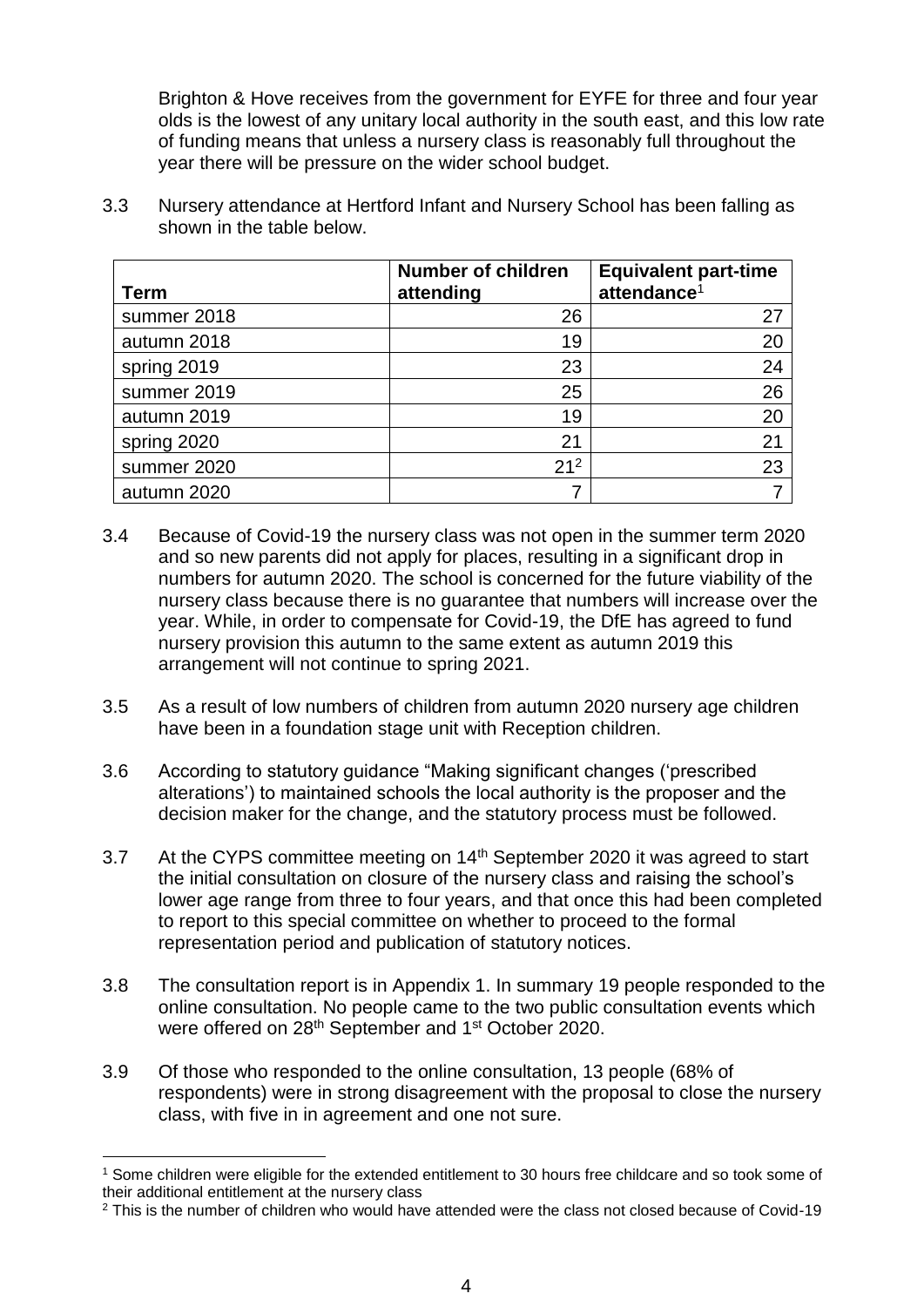- 3.10 All of those who strongly disagreed with the proposal were current or future parents of children at Hertford Infant and Nursery School. Many commented on the quality of provision offered at the school, the help that the nursery gives to children transferring to the school, the fact that provision is free and that parents are not required to purchase additional sessions which is not always the case in other provision. It was also felt that the nursery had not been promoted sufficiently in the local area.
- 3.11 Of those who agreed with the proposal, comments were made in relation to the nursery's lack of sustainability.
- 3.12 Although there was not general agreement to close the nursery class, it remains the case that there are low numbers of children at the nursery – seven on roll this autumn term and which provides insufficient funds to cover staff and operational costs and overheads.
- 3.13 There is alternative provision in the area with space for local children, including Cherry Tree nursery at Hollingdean Children's Centre which is run by the local authority.
- 3.14 Standalone free provision for the early years free entitlement is available at other early years providers in the city.
- 3.15 For this reason the committee is requested to agree to move to the publication of statutory notices for the representation period, which is a period of four weeks starting on 6<sup>th</sup> November 2020 and ending on 4<sup>th</sup> December 2020.
- 3.16 The full statutory proposal information is attached as Appendix 2, and the statutory notice is Appendix 3.

# **4. ANALYSIS & CONSIDERATION OF ANY ALTERNATIVE OPTIONS**

4.1 The school has considered keeping the nursery class open but with low numbers of children now and anticipated in the future this is not financially sustainable.

# **5. COMMUNITY ENGAGEMENT & CONSULTATION**

5.1 A report on consultation into the proposal is attached as Appendix 1.

#### **6. CONCLUSION**

6.1 That the committee agrees to move to the publication of statutory notices for the representation period for the formal closure of the nursery class at Hertford Infant and Nursery School with the school's lower age range raised from three to four years.